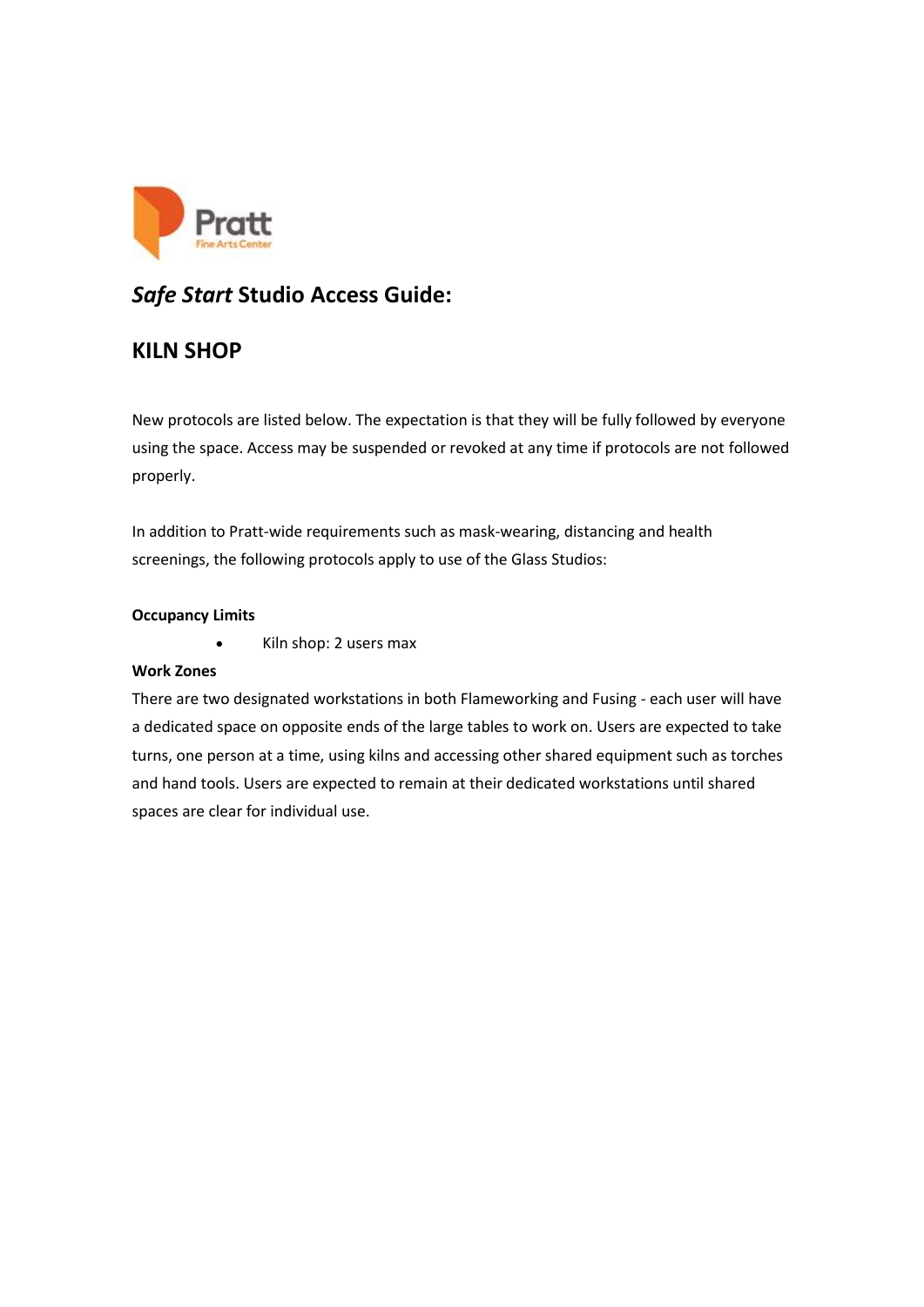#### **Reservation Time Slots**

Appointments and payment will be made online to reduce interactions our front desk staff needs to make with the public. After making a reservation, report directly to the studio at your assigned time. Early arrival is strictly prohibited.

- 9:30am 1:30pm (include kiln rental)
- 1:45pm 5:45pm (include kiln rental)
- 6:00pm– 10:00pm (include kiln rental)

Each Fusing timeslot reservation includes use of a kiln for one day. Users will need to contact the Glass Studio Manger Fumi Amano via email: famano@pratt.org to receive a kiln assignment and coordinate their kiln schedule.

### **Picking Up Artworks**

Users needing to pick up works outside of their Reservation Time. They must pass the health screening upon entry and maintain 6' distancing from active users while moving through the space. You may have to request a pathway and wait for active users to clear certain areas before proceeding.

#### **Cleanup & Sanitization**

Users should be fully cleaned up with personal items removed by the end of their appointment time.  Users then have an additional 15 minutes to sanitize the spaces that were used, according the to the Disinfecting Guidelines.

#### **Disinfecting Guidelines**

Upon entry, use the hand sanitizing pump or go to the bathroom and wash your hands for 30 seconds. Do not enter the studio without doing so. When using alcohol-based sanitizer, please stay away from any flame/flammable items. Cleanup procedure:

• All hand tools used will be required to be wiped down or sprayed with sanitizer after use and before being returned to proper storage location in the tool room or tool racks.